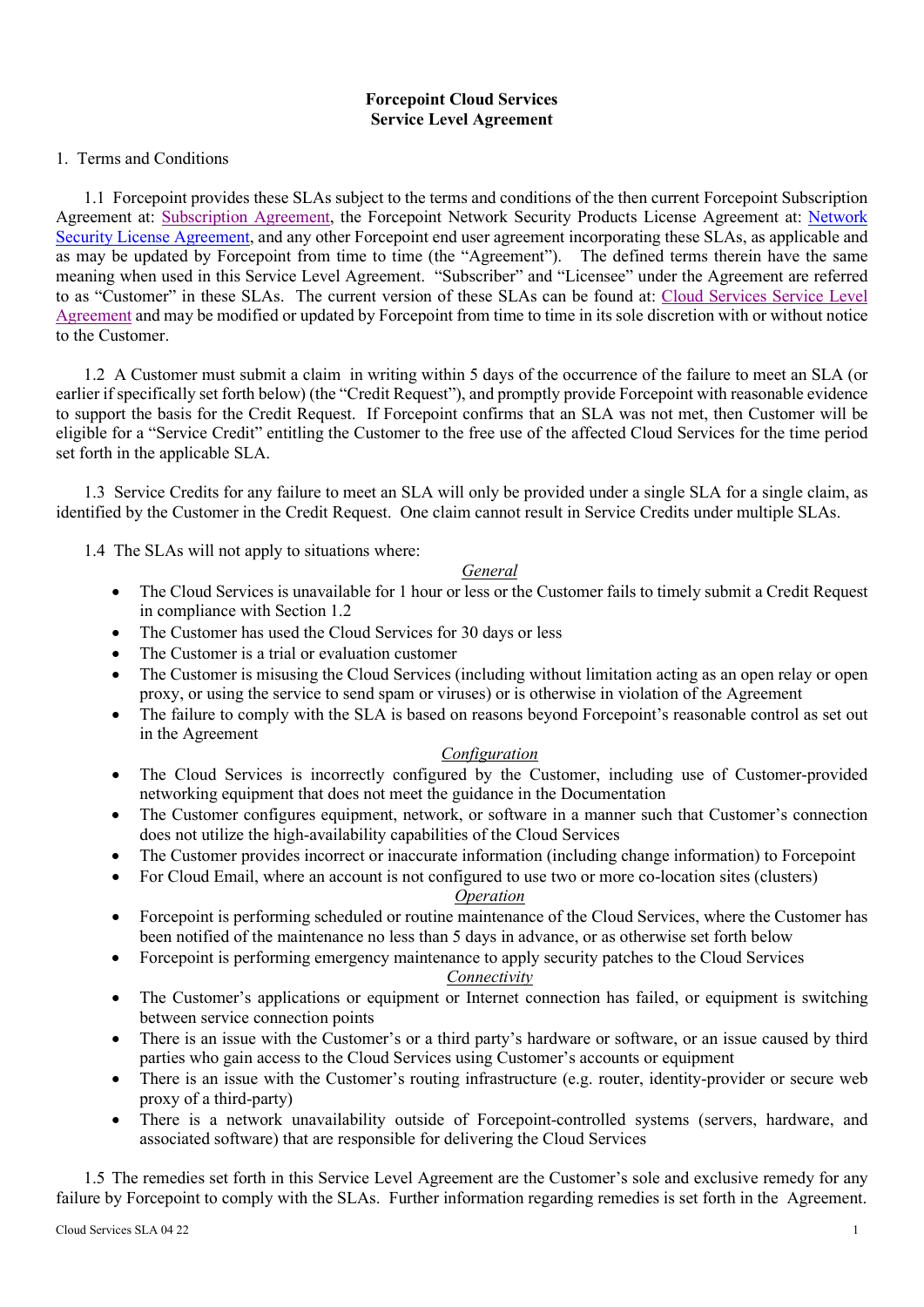## 2. SLAs for Forcepoint's security access policy enforcement Cloud Services solution ("**Forcepoint ONE**")

### 2.1 **Network Infrastructure Availability**

- Forcepoint controlled systems (servers, hardware, and associated software) that are responsible for delivering Forcepoint ONE ("Network Infrastructure") will be available 99.9% of the time.
- Network Infrastructure "Service Unavailability" means a period when the Network Infrastructure fails to process proxied traffic in substantial conformance with Forcepoint's published Documentation as may be updated by Forcepoint from time to time, measured during any given calendar month.
- In the event of Service Unavailability for 0.1% or more of any calendar month, Customer may be eligible for a Service Credit equal to 1 day for each 2-hour period of Service Unavailability, subject to a maximum credit of 5 days in any 1 calendar month.

### 2.2 **Peripheral Infrastructure Availability**

- The configuration management and non-inline networking capabilities provided by Forcepoint to Customer for use in connection with Forcepoint ONE ("Peripheral Infrastructure") will be available 99.9% of the time.
- Peripheral Infrastructure "Service Unavailability" means a period when the Peripheral Infrastructure is unavailable to Forcepoint ONE administrators in substantial conformance with Forcepoint's published Documentation as may be updated by Forcepoint from time to time, measured during any given calendar month.
- In the event of Service Unavailability for 0.1% or more of any calendar month, Customer may be eligible for a Service Credit equal to 1 day for each 2-hour period of Service Unavailability, subject to a maximum credit of 5 days in any 1 calendar month.

## 2.3 **Service Latency**

- Forcepoint ONE will process proxied requests consisting of units of data made into single Internet protocol packages traveling along a network path ("Requests") in no more than 100 milliseconds 95% of the time over any calendar month measured from the time Forcepoint ONE receives the content to the time Forcepoint ONE attempts to transmit the content.
- This service latency SLA only applies to "Qualified Content", which means Requests that are: less than 1 MB HTTP GET request and response; not subject to DLP analysis or threat scanning; and not related to streaming applications.
- If in any one calendar month 5% or more of the Qualified Content is not processed in 100 milliseconds or less as determined by the monthly average Forcepoint ONE proxied request processing time among samples taken by Forcepoint in a given calendar month ("Missed Latency SLA"), Customer may be eligible for a Service Credit equal to 1 week as a result of the Missed Latency SLA subject to a maximum aggregate Service Credit of 4 weeks during any 12-month term.

3. SLAs for Forcepoint's Internet and internal application access policy enforcement Cloud Services solution ("**Private Access**")

## 3.1 **Service Availability (Uptime)**

- Private Access will be available 99.999% of the time
- Private Access "Service Unavailability" means the inability of Private Access to receive, process and forward web (HTTP/HTTPS) and non-web traffic in substantial conformance with Forcepoint's Documentation, on behalf of the Customer and measured during any given calendar month.
- In the event of Service Unavailability for more than 0.001% of any calendar month, Customer may be eligible for a Service Credit equal to 1 day for each 2 hour period of Service Unavailability, subject to a maximum credit of 5 days in any 1 calendar month.

### 3.2 **Service Latency**

• Private Access will process HTTP and HTTPS requests consisting of units of data made into single Internet protocol packages traveling along a network path ("Requests") in no more than 100 milliseconds 95% of the time over any calendar month measured from the time Private Access receives the content to the time Private Access attempts to transmit the content. Communication times outside of Private Access are not included in this SLA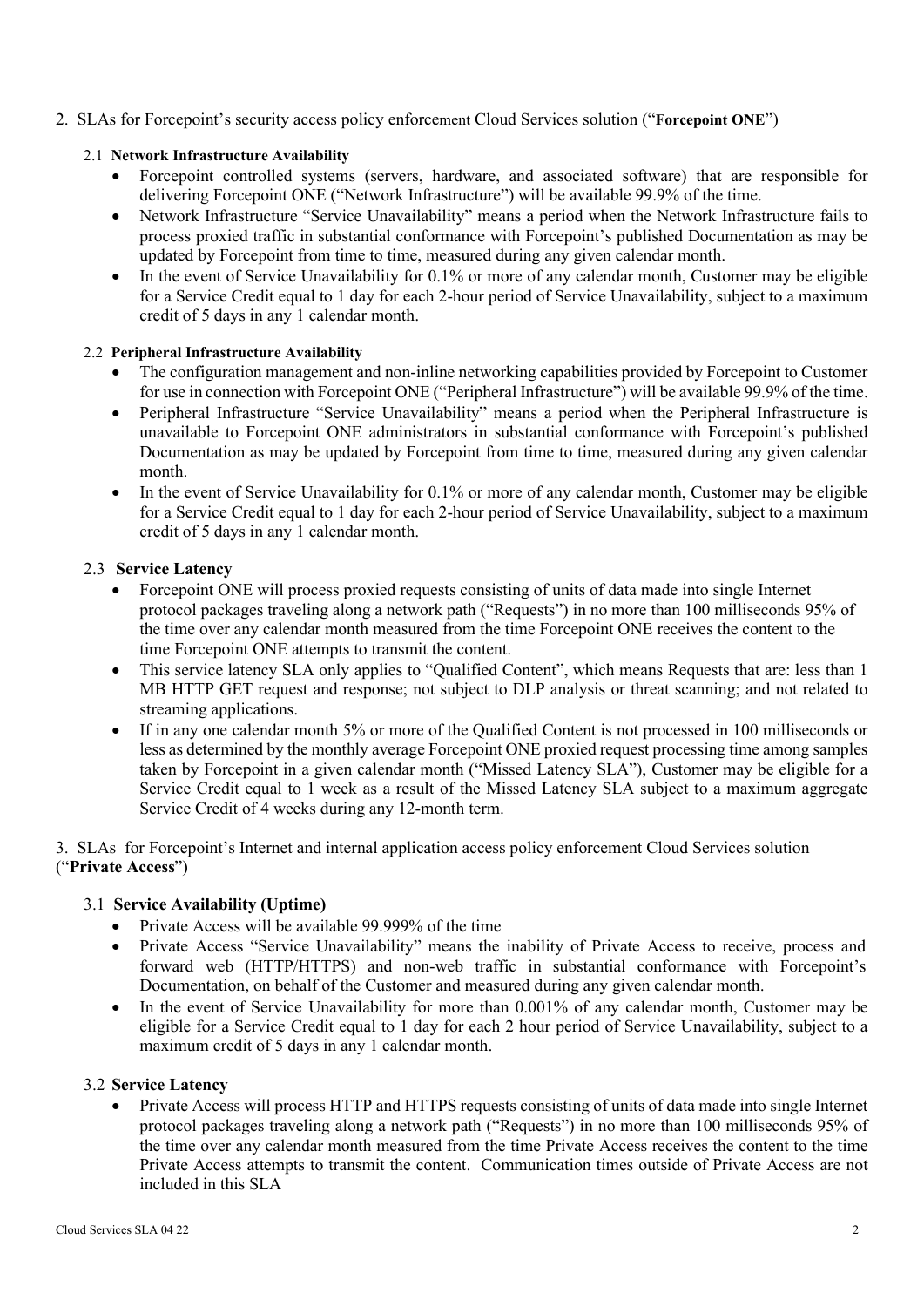- This service latency SLA only applies to "Qualified Content", which means Requests that are: less than 1 MB HTTP GET request and response; not SSL-intercepted; not related to streaming applications; not subject to bandwidth management rules (e.g. QoS enforcement); and resulting from a reasonable level of consumption (not more than 2,000 Requests per User per day on average).
- If in any one calendar month 5% or more of the Qualified Content is not processed in 100 milliseconds or less as determined by the monthly average Private Access processing time among samples taken by Forcepoint in a given calendar month ("Missed Latency SLA"), Customer may be eligible for a Service Credit equal to 1 week as a result of the Missed Latency SLA subject to a maximum aggregate Service Credit of 4 weeks during any 12-month term.
- 4. SLAs for Forcepoint's user risk analysis Cloud Services solution ("**Dynamic User Protection**")

## 4.1 **Service Availability**

- Dynamic User Protection will be available 99.9% of the time
- Dynamic User Protection "Service Unavailability" means the inability of Customer to access the Dynamic User Protection management portal in substantial conformance with Forcepoint's published Documentation (as may be updated by Forcepoint from time to time) and measured over a calendar month.
- In the event of Service Unavailability for more than 0.1% of any calendar month, Customer may be eligible for a Service Credit equal to 1 day for each 2-hour period of Service Unavailability, subject to a maximum credit of 5 days in any 1 calendar month.
- 5. SLAs for Forcepoint's inbound and outbound email scanning Cloud Services solution ("**Cloud Email**")

## 5.1 **Message Tracking**

- For 95% of all emails processed, the following will be available for review in the Message Center within 5 minutes of receipt of an email: Detailed SMTP logs; and all emails that are quarantined (including those that failed a content filtering rule, were classified as spam or were infected with a virus).
- If more than 5% of email logs or quarantined emails processed in any calendar month are not available for review within 5 minutes when the Customer is using the portal, Customer may be eligible for a Service Credit equal to 1 day for each email log or quarantined email that did not meet this SLA, subject to a maximum credit of 5 days in any 1 month.

## 5.2 **Service Availability**

- Cloud Email will be available 99.999% of the time.
- Cloud Email "Service Unavailability" means the inability of the email filtering service to receive and process email in substantial conformance with Forcepoint's published Documentation for the email filtering service, as may be updated by Forcepoint from time to time, on behalf of the Customer and measured during any given calendar month.
- In the event of Service Unavailability for more than 0.001% of any calendar month, Customer may be eligible for a Service Credit equal to 1 day for each 2-hour period of Service Unavailability, subject to a maximum credit of 5 days in any 1 month.

### 5.3 **Service Management**

- For 99% of all non-spam emails less than 2 Mega Bytes in size, the time required to process an email will be less than 60 seconds.
- If in any 1 calendar month, 1% or more of all processed non-spam emails less than 2 Mega Bytes in size takes 60 seconds or longer for Forcepoint to process (following receipt, ready for processing, to attempted delivery), Customer may be eligible for a Service Credit equal to 1 day for each email that takes 60 seconds or longer to receive, process and attempt to deliver, subject to a maximum credit of 5 days in any 1 month. This SLA applies only to legitimate business email (non-bulk email) and does not apply to emails 2 Mega Bytes or larger in size, denial of service (DOS) attacks, or email loops.

### 5.4 **Spam Detection Rates**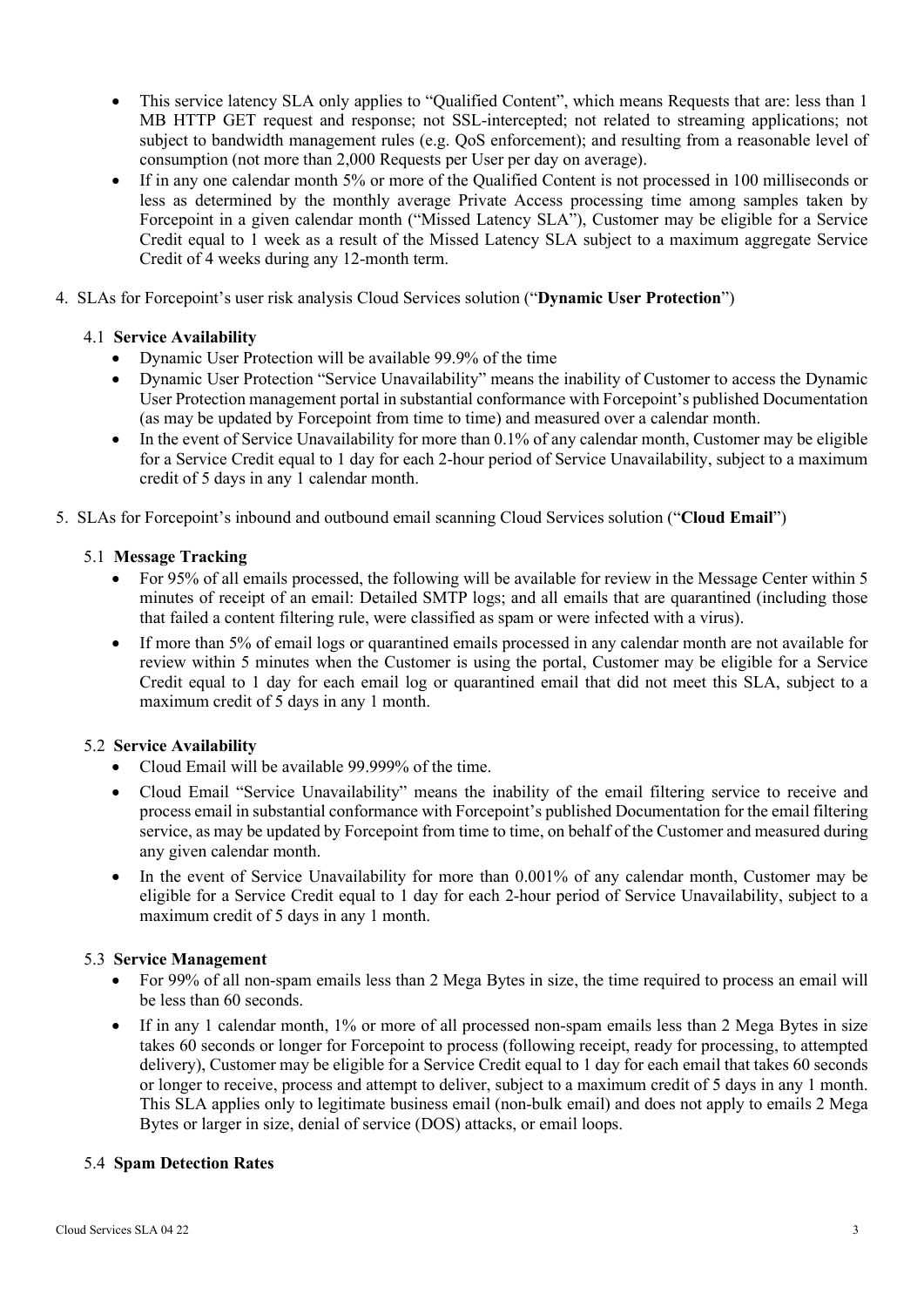- Spam will be detected at a rate of 99% or above during each calendar month for Customer's use of the antispam service.
- The spam SLA does not apply to emails using a majority of Asian language (or other non-English or non-European language) or emails sent to invalid mailboxes.
- In the event the spam detection rate drops below 99% for a period of more than 5 days in any 1 calendar month, Customer may be eligible for a Service Credit equal to 1 month.

### 5.5 **Virus Detection**

- For Customers subscribing to the anti-virus service, Forcepoint will protect the Customer from infection by 100% of all Known Viruses contained inside email that has passed through Cloud Email. This excludes links (URLs) inside email messages that take the Customer to a website where Viruses can be downloaded.
- A "Known Virus" means a Virus which has already been identified and a Virus definition has been made available by 1 of the anti-virus services whose technology is used within Forcepoint's Cloud Email, at least 30 minutes before the time the email was processed by Cloud Email. This SLA does not apply to forms of email abuse that are not classified as viruses or malware, such as phishing, adware, spyware, and spam.
- In the event that Forcepoint identifies a Known Virus but does not stop the infected email, Forcepoint will use commercially reasonable efforts to promptly notify the Customer, providing information to enable the Customer to identify and delete the Virus-infected email. If such action prevents the infection of the Customer's systems, then the remedy defined in this Section 5.5 shall not apply. Customer's failure to promptly act on such information will also result in the remedy defined in this Section 5.5 being inapplicable.
- In the event that 1 or more Known Viruses in any calendar month passes through the email filtering service undetected and infects the Customer's systems, Customer may be eligible for a Service Credit equal to 1 month, subject to the Customer providing evidence acceptable to Forcepoint that Cloud Email failed to detect the Known Virus within 5 working days of the Virus infection.
- The SLA under this Section 5.5 will not apply if (a) the Virus was contained inside an email that could not be analyzed by the email filtering service, such as an encrypted email or a password-protected file, (b) the Virus infection occurred because an email which had been identified as containing a Virus was released by Forcepoint on the request of the Customer, or by the Customer through the email filtering portal, or (c) there is deliberate self-infection by the Customer or its authorized user.
- 6. SLAs for Forcepoint's web access filtering Cloud Services solution ("**Cloud Web**")

### 6.1 **Service Availability**

- Cloud Web will be available 99.999% of the time.
- Cloud Web "Service Unavailability" means Cloud Web being unable to receive, process and forward Web Content in substantial conformance with Forcepoint's published Documentation as may be updated by Forcepoint from time to time, on behalf of the Customer and measured during any given calendar month.
- In the event of Service Unavailability for 0.001% or more of any calendar month, Customer may be eligible for a Service Credit equal to 1 day for each 2-hour period of Service Unavailability, subject to a maximum credit of 5 days in any 1 calendar month.

### 6.2 **Service Latency**

- Cloud Web will process HTTP and HTTPS requests consisting of units of data made into single Internet protocol packages traveling along a network path ("Requests") in no more than 100 milliseconds 95% of the time over any calendar month measured from the time Cloud Web receives the content to the time Cloud Web attempts to transmit the content. Communication times outside Forcepoint's data center are not included in this SLA.
- This service latency SLA only applies to "Qualified Content", which means Requests that are: less than 1 MB HTTP GET request and response; not SSL-intercepted; not related to streaming applications; not subject to bandwidth management rules (e.g. QoS enforcement); and resulting from a reasonable level of consumption (not more than 2,000 Requests per User per day on average).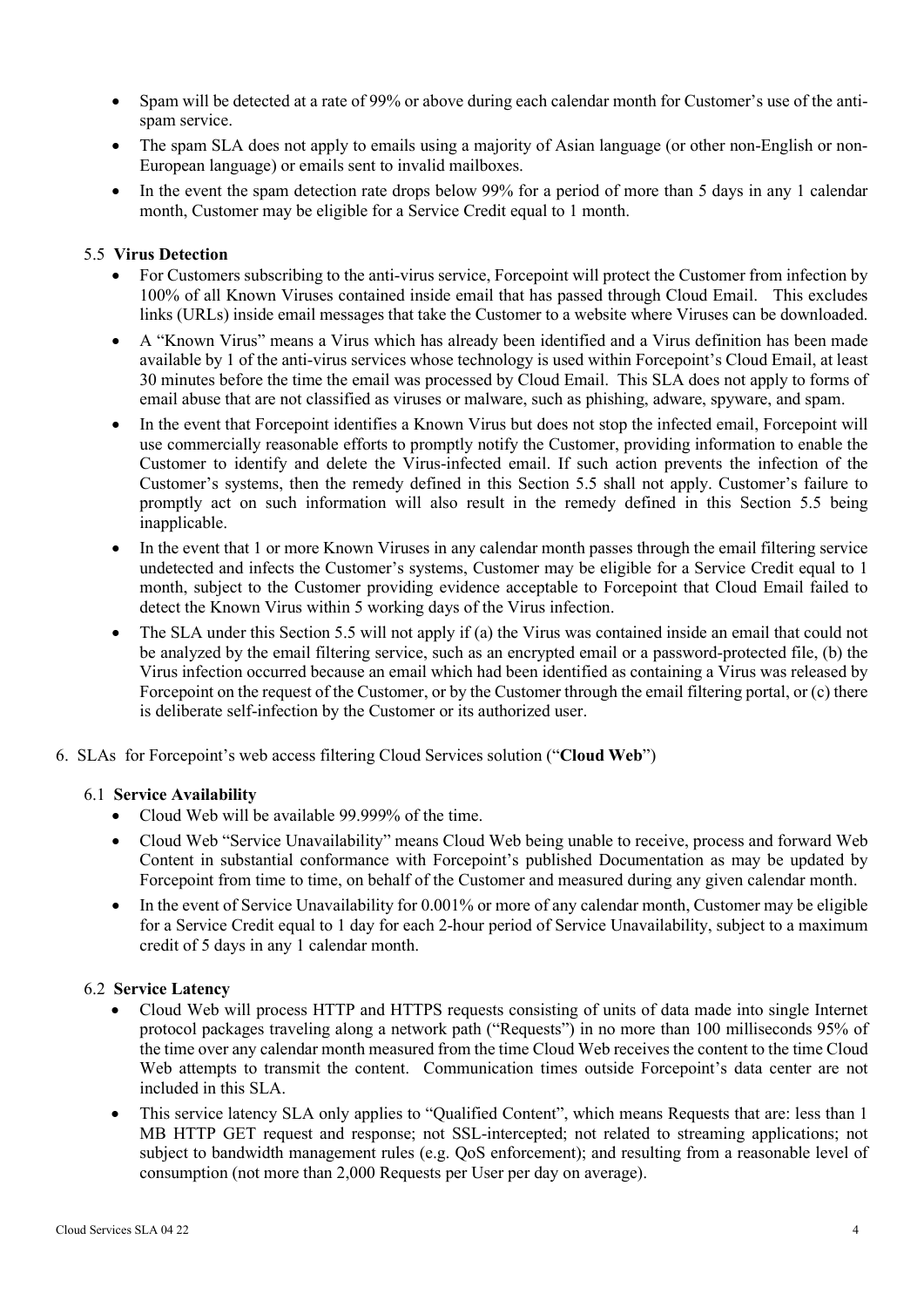• If in any 1 calendar month 5% or more of the Qualified Content is not processed in 100 milliseconds or less as determined by the monthly average Cloud Web processing time among samples taken by Forcepoint in a given calendar month ("Missed Latency SLA"), Customer may be eligible for a Service Credit equal to 1 week as a result of the Missed Latency SLA, subject to a maximum aggregate Service Credit of 4 weeks during any 12-month term.

# 6.3 **Virus Detection**

- Forcepoint will protect the Customer from infection by 100% of all Known Viruses contained inside Web Content that has passed through the cloud web protection service module of Cloud Web.
- A "Known Virus" means a Virus which has already been identified and a Virus definition has been made available by 1 of the anti-virus services whose technology is used within Forcepoint's Cloud Web, at least 30 minutes before the time the Web Content was processed by the web filtering service. This SLA does not apply to forms of Web Content abuse that are not classified as viruses or malware, such as phishing, adware, spyware, and spam
- In the event that Forcepoint identifies a Known Virus but does not stop the infected Web Content, Forcepoint will use commercially reasonable efforts to promptly notify the Customer, providing information to enable the Customer to identify and delete the Virus-infected Web Content. If such action prevents the infection of the Customer's systems, then the remedy defined in this Section 6.3 shall not apply. Customer's failure to promptly act on such information will also result in the remedy defined in this Section 6.3 being inapplicable.
- In the event that 1 or more Known Viruses in any calendar month passes through Cloud Web undetected and infects the Customer's systems, Customer may be eligible for a Service Credit equal to 1 month, subject to the Customer providing evidence that Cloud Web failed to detect the Known Virus within 5 working days of the Virus infection.
- The SLA under this Section 6.3 will not apply if (a) the Virus was contained inside Web Content that could not be analyzed by the web security service, such as HTTPS or a password-protected file, (b) the user bypassed the web security service when downloading the Web Content, (c) the Customer configured the Cloud Services to not filter the web content, or (d) there is deliberate self-infection by the Customer or its authorized user.
- 7. SLAs for Forcepoint's Cloud Email archiving Cloud Services solution ("**Email Archiving**")

## 7.1 **Service Availability**

- Email Archiving will be available 99.99% of the time over a calendar month.
- Email Archiving "Service Unavailability" means the inability of the email archiving server to receive and transmit Customer's requests to store and retrieve archived email in substantial conformance with Forcepoint's published Documentation, as may be updated by Forcepoint from time to time and measured over a full calendar month.
- In the event of Service Unavailability for more than 0.01% of any calendar month, Customer may be eligible for a Service Credit equal to 1 day for each calendar month where Service Unavailability exceeds 0.01%.

8. SLAs for the application programming interface ("**API**") for Forcepoint's cloud content disarm reconstruction Cloud Services solution ("**CDR**")

## 8.1 **Service Availability**

- API will be available 97% of the time over a calendar month
- API "Service Unavailability" means the inability of the most up to date API for CDR to report the CDR as responsive or contactable in substantial conformance with Forcepoint's published Documentation, as may be updated by Forcepoint from time to time and measured over a full calendar month.
- In the event of Service Unavailability for more than 3% of any calendar month, Customer may be eligible for a Service Credit equal to 1 day for each 2-hour period of Service Unavailability, subject to a maximum credit of 5 days in any 1 calendar month.

9. SLAs for Forcepoint's internet and internal application access policy enforcement ("**RBI**")